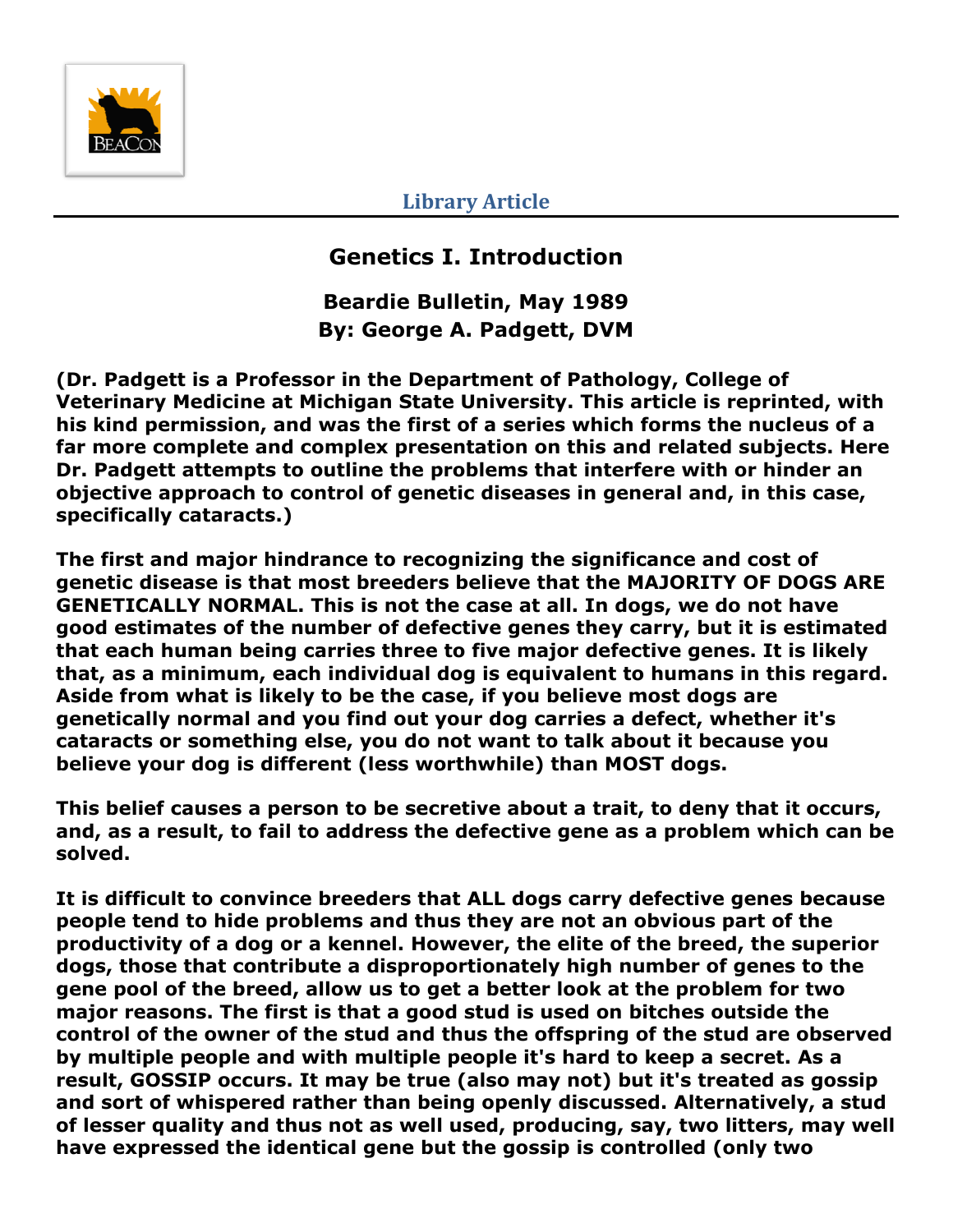

## **Library Article**

**breeders are involved). The second reason relates directly to the first. For a genetic disease to exist in a breed, there must be affected dogs, carrier dogs (heterozygotes, those having one gene for the trait), and dogs normal for both genes existing within the populations. Obviously, a dog bred more widely has a better chance to contact a carrier bitch and thus give the trait a better chance to express itself than a dog that produces one or two litters, even though both dogs are themselves carriers [controlled test matings may be the only way to establish who's who].**

**As a result of these two major features of genetic diseases and dog breeders (i.e., odds of producing a defect and gossip), you cannot name a single major dog in my breed that has produced 200 puppies or better (40 litters, 5/litter) that has not produced some defect (try it, see if you can think of one). Further, once you know the dog has produced a recessive defect, then you know that each of his puppies has a 50:50 chance of being a carrier for that defect whether the puppy was born before the stud produced the defect or after he produced it.**

**What breeders most often forget, however, is that the reason you know a superior dog has a defect is that the dog is in fact superior. He is used more often than dogs of lesser status because he produces winning offspring. He adds quality to the breed or he would not have been allowed to produce so many puppies (remember, this is controlled by the owners of the bitches, not the owner of the stud). WE now have 200 puppies on the ground, many of which are already champions (or you wouldn't have 200 puppies on the ground!), half of which are carriers. The owners of these dogs have already made a large investment in them and now they do not want to talk about any defects involving their dogs. What I call "THE CODE OF SILENCE" is imposed; it is unethical to talk about defects, owners that talk about defects are anathema, breeders that admit their dogs have or carry a defect are hounded by others no matter what quality the dog nor how healthy the dog. The stage is set for what breeders do best to one another: THEY LIE TO EACH OTHER or they prevaricate or they do not involve themselves in "useless" discussions or they fib or they do anything they can to avoid the fact that THEIR dog carries a gene for a given defect or may in fact have the defect (if it cannot be observed without special techniques).**

**This is the dilemma that dog breeders face no matter what the breed, no matter how famous the dog. ALL DOGS HAVE DEFECTIVE GENES LIKE ALL PEOPLE HAVE DEFECTIVE GENES. The question now becomes what should you do about it and what can you do about it?**